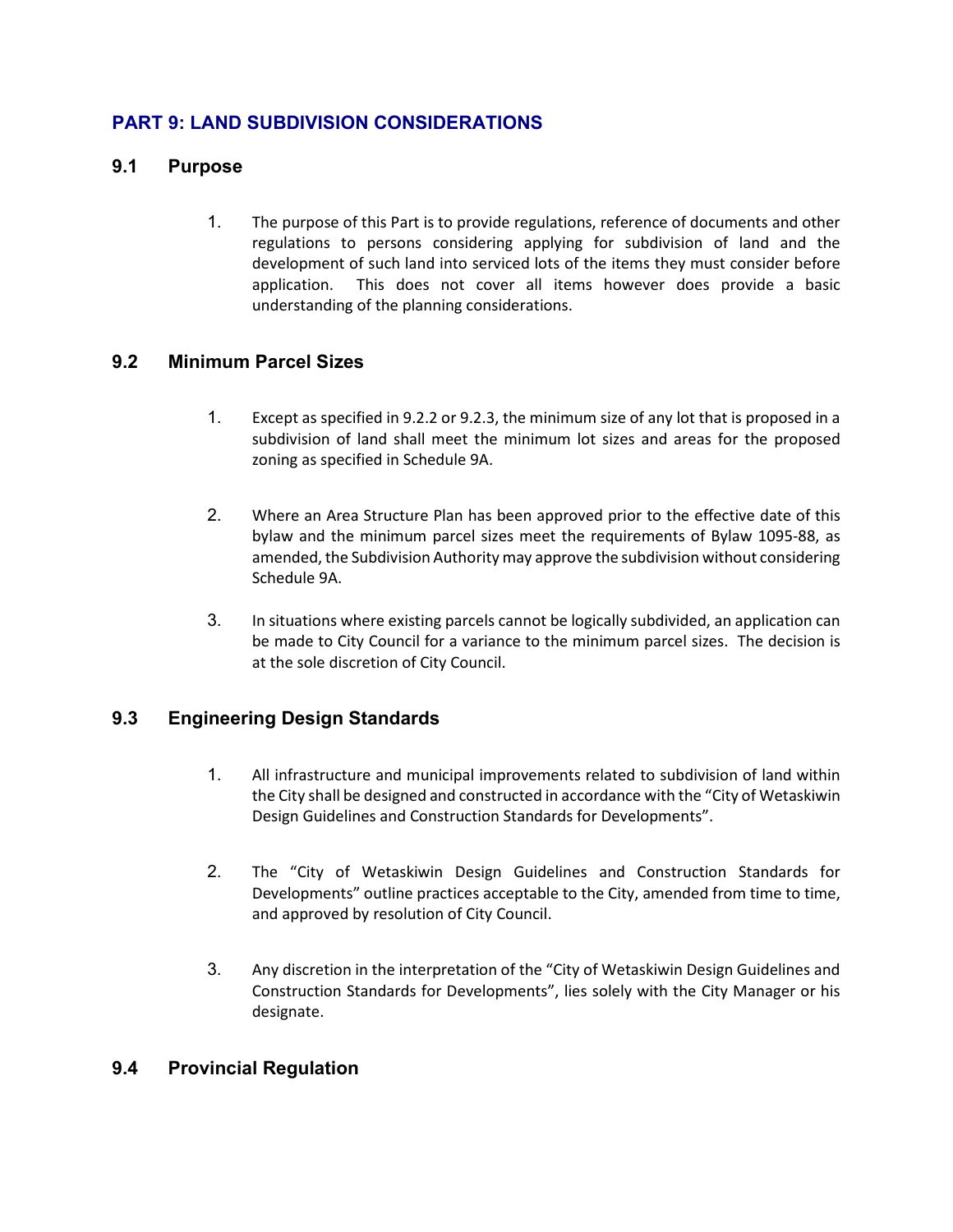- 1. Applications for subdivision must consider provincial Land Uses Policies.
- 2. When considering subdivision application it is highly recommended that a person be familiar with, or have parties engaged, that understand the requirements of the following legislation:
	- a. the Municipal Government Act, Part 17;.
	- b. The Subdivision and Development Regulation;
	- c. The Land Titles Act; and
	- d. The Environmental Protection Act.
- 3. The subdivision applicant will be required to prove that the land is suitable for the proposed subdivision and uses.

# **9.5 Intermunicipal Development Plan**

- 1. The City is in an agreement, approved by bylaw, with the County regarding land uses adjacent to the municipal boundaries. Refer to the approved bylaw when considering development in proximity to the municipal boundary.
- 2. Land that is planned in conjunction with lands beyond the City boundaries must gain the approval of both municipalities.

# **9.6 Municipal Development Plan**

1. Persons considering subdivision of lands should refer to the Municipal Development Plan, which is a separate bylaw of the City of Wetaskiwin, as it may affect the land and consideration for approval of the subdivision.

# **9.7 Area Structure Plans**

- 1. The Municipal Development Plan identifies many items including which areas that must have Area Structure Plans in place prior to subdivisions.
- 2. Area Structure Plans are approved neighbourhood plans and exist in several areas of the City.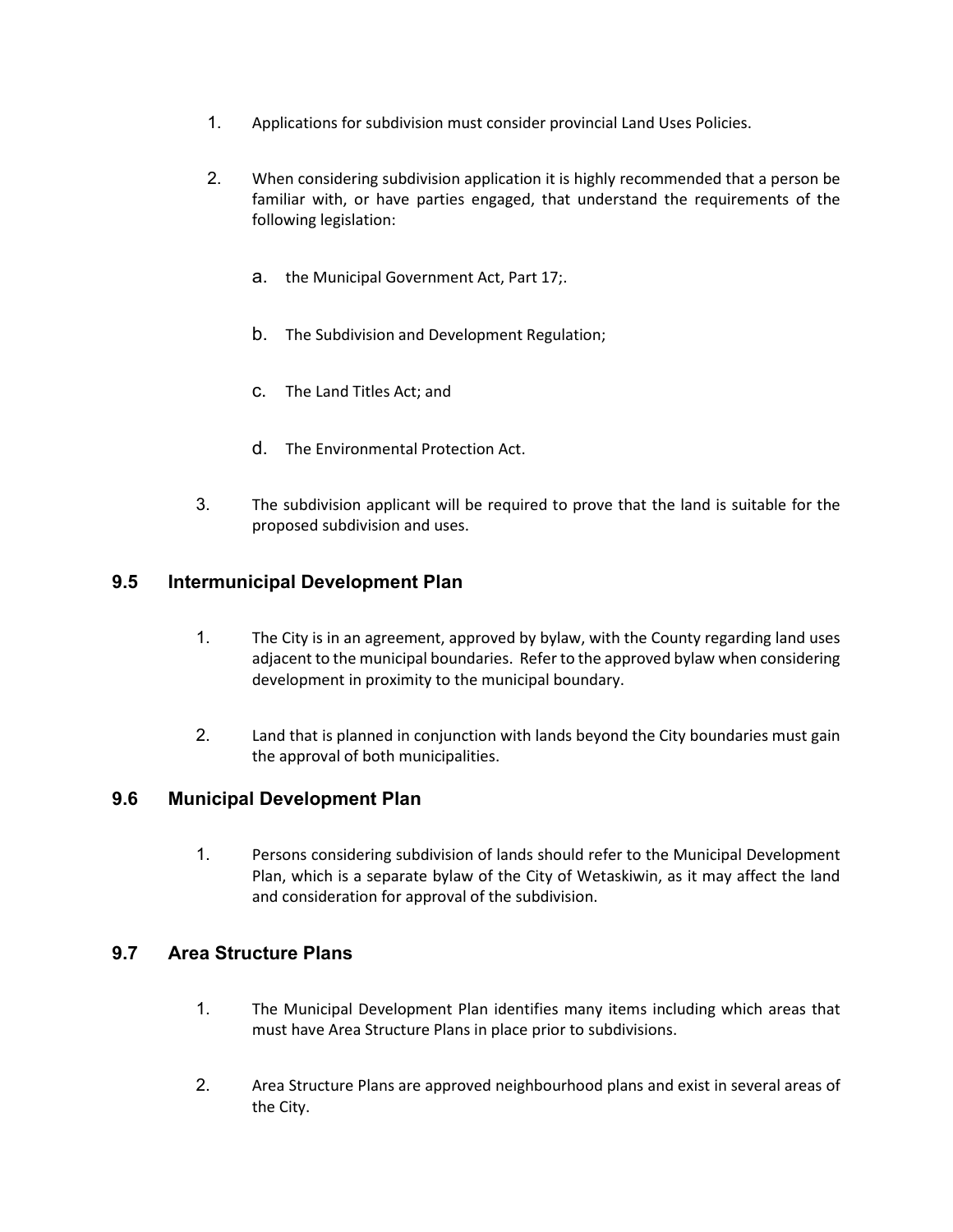3. Persons considering subdivision of lands should refer to the any Area Structure Plan, which is a separate bylaw of the City of Wetaskiwin, as it may affect the land and consideration for approval of the subdivision.

#### **9.8 Area Redevelopment Plans**

- 1. Established areas of the City may have an approved plan in place for the redevelopment of a neighbourhood, called an Area Redevelopment Plan.
- 2. Persons considering consolidation or subdivision of lots in established areas should refer to any Area Redevelopment Plans.

#### **9.9 Documents Registered on the Land Title**

1. When considering subdivision of land, a person must be prepared to meet all obligations of the documents registered on the Land Title. It is recommended that the applicant be fully aware of these obligations.

#### **9.10 Servicing Availability and Servicing Master Plans**

- 1. Persons considering subdivision must be aware that utility servicing may or may not be available to properties and should consult with the appropriate utility provider prior to making application for subdivision of land to understand the consequence and associated costs.
- 2. Where land is available for multi lot subdivisions, persons considering application should consult with appropriate planning professionals or civil engineers.

# **9.11 Costs Associated with Subdivision**

- 1. In general terms all costs associated with the subdivision of lands are the costs of the Developer.
- 2. Once the land has been subdivided and has had the municipal improvements installed to the satisfaction of the City and survived the prescribed maintenance period, the City will accept the responsibility for maintenance.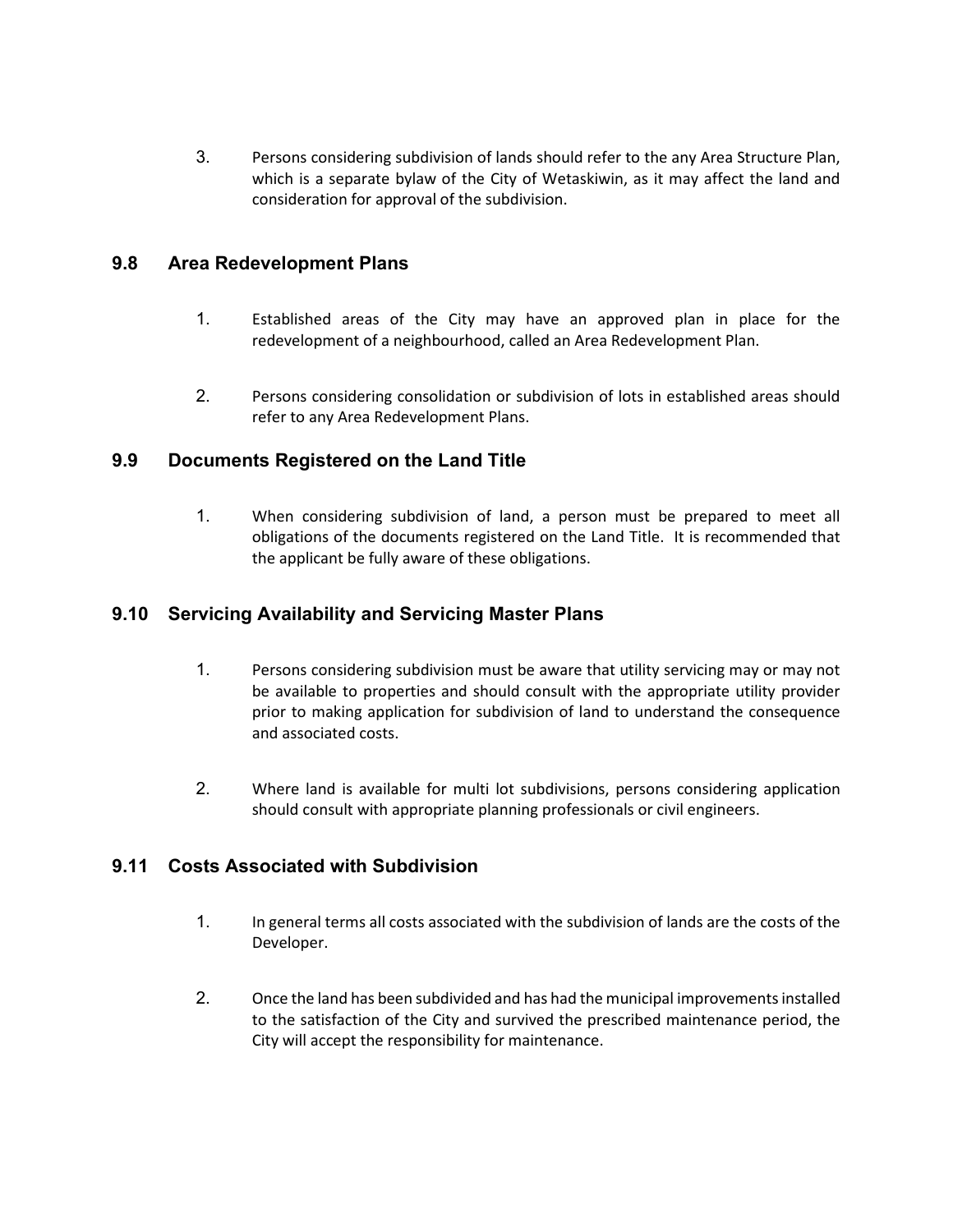3. The Developer will be required to enter into a development agreement with the City regarding, among other things, the costs associated with the subdivision of land.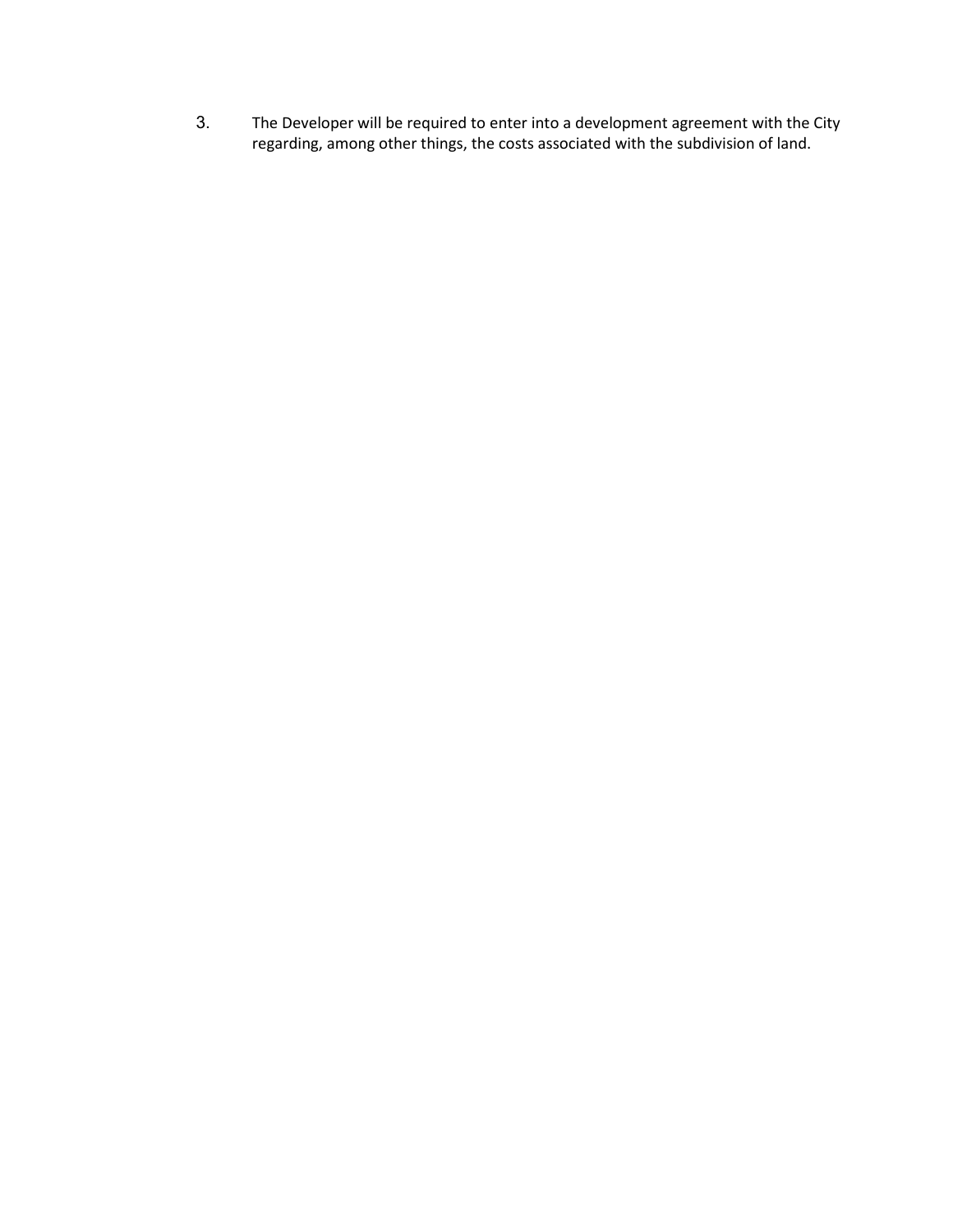| (Zoning Classification - Building Style)    |                                                    | Minimum   | Minimum   | Minimum  | Minimum                |
|---------------------------------------------|----------------------------------------------------|-----------|-----------|----------|------------------------|
|                                             |                                                    | Lot Width | Lot Depth | Lot Area | <b>Building Pocket</b> |
|                                             |                                                    | (metres)  | (metres)  | (Sq.m)   | (Width(m)xDepth(m)     |
| R1-Single Dwelling Building                 |                                                    |           |           |          |                        |
|                                             | Rectangular lot, internal lot, with lane<br>access | 15.0      | 33.5      | 525      |                        |
|                                             | Rectangular lot, internal lot, no lane<br>access   | 16.5      | 33.5      | 550      |                        |
|                                             | Corner Lot, with or without lane                   | 17.0      | 33.5      | 560      |                        |
|                                             | Irregular shaped lot with lane access              | 13.5      | 33.5      | 600      | 12 x 13                |
|                                             | Irregular shaped lot without lane access           | 15.0      | 35.0      | 600      | 12 x 13                |
| R1A - Small Lot Single Dwelling Residential |                                                    |           |           |          |                        |
|                                             | Rectangular lot, internal lot                      | 12.2      | 35        | 430      |                        |
|                                             | Corner Lot                                         | 14.5      | 35        | 510      |                        |
|                                             | Irregular shaped lot                               | 11.0      | 33.5      | 500      | $9.2 \times 14$        |
| R1N - Narrow Lot Single Family Residential  |                                                    |           |           |          |                        |
|                                             | Rectangular lot, internal lot                      | 10.9      | 36.6      | 400      |                        |
|                                             | Corner Lot                                         | 12.4      | 36.6      | 460      |                        |
|                                             | Irregular shaped lot                               | 10        | 35        | 450      | $7.9 \times 11$        |
| R1R - Country Residential                   |                                                    |           |           |          |                        |
|                                             | Rectangular lot                                    | 23.0      | 60.0      | 2000     |                        |
|                                             | Irregular shaped lot                               | 23.0      | 50.0      | 2000     | 17 x 15                |
| RE - Residential Estate                     |                                                    |           |           |          |                        |
|                                             | Rectangular lot                                    | 20.0      | 60.0      | 1200     |                        |
|                                             | Irregular shaped lot                               | 19        | 50        | 1200     | 15 x 15                |
| RMX - Residential Mixed Use                 |                                                    |           |           |          |                        |
|                                             | Rectangular lot                                    | 23.0      | 60.0      | 2000     |                        |
|                                             | Irregular shaped lot                               |           |           | 2000     | $17\times15$           |
| RMH - Manufactured Home Park                |                                                    |           |           |          |                        |

# **Schedule 9A – Minimum Parcel Sizes for Subdivision of Land**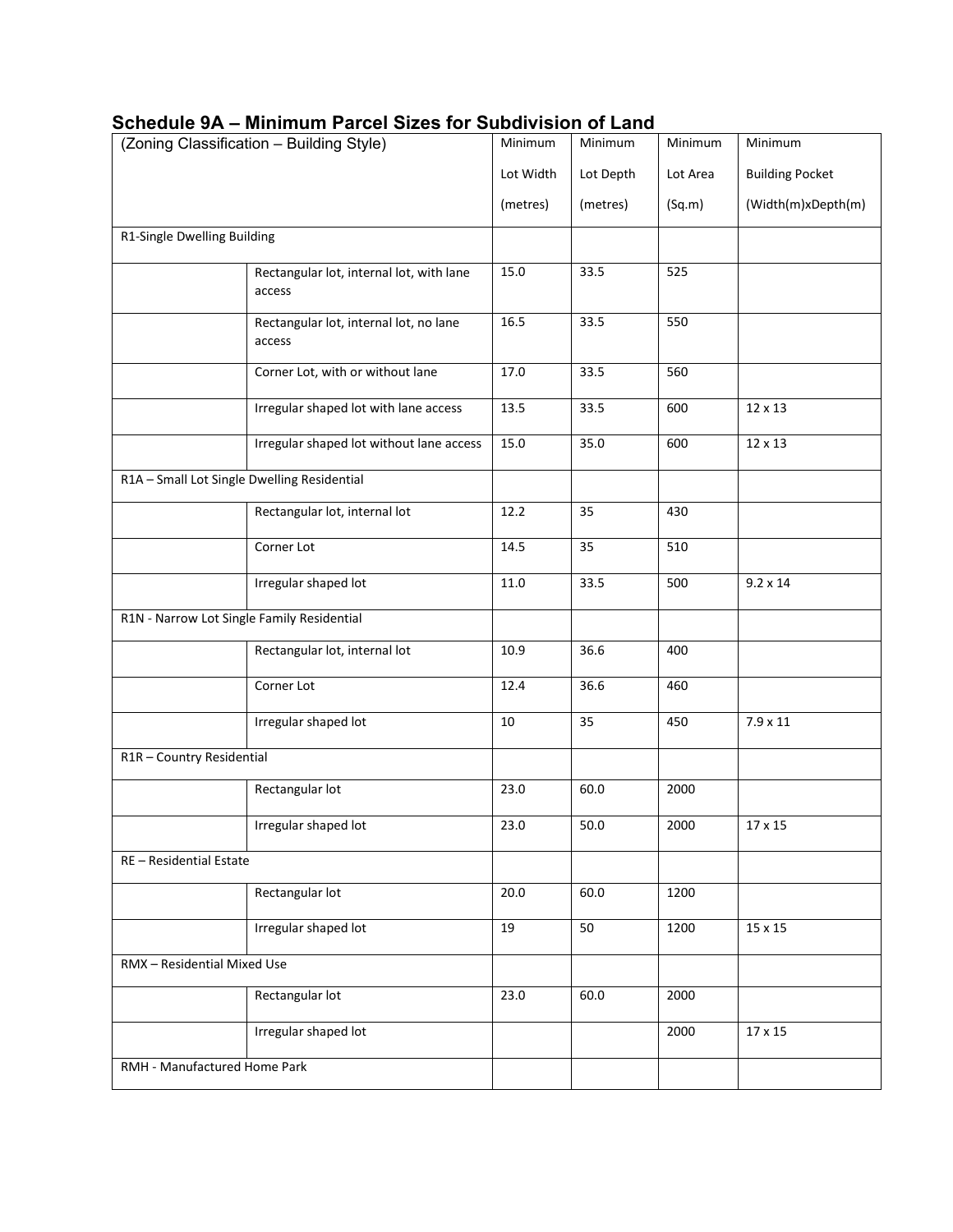|                                                                 | Manufactured Home Community                           | 110.0     |           | 20000    |                        |
|-----------------------------------------------------------------|-------------------------------------------------------|-----------|-----------|----------|------------------------|
| R2 - Low Density Residential                                    |                                                       |           |           |          |                        |
|                                                                 | Semi-Detached housing lot, no lane<br>access          | $9.0\,$   | 36.6      | 330      |                        |
|                                                                 | Semi-Detached housing lot, with lane<br>access        | 7.5       | 36.6      | 275      |                        |
|                                                                 | Semi-Detached housing, corner lot                     | 9.0       | 36.6      | 330      |                        |
|                                                                 | Single Dwelling Unit, with lane access                | 14.0      | 36.6      | 513      |                        |
|                                                                 | Single Dwelling Unit, no lane access or<br>corner lot | 15.5      | 36.6      | 570      |                        |
|                                                                 | Duplex housing lot, with lane access                  | 15.0      | 36.6      | 549      |                        |
|                                                                 | Duplex housing lot, no lane access                    | 18.0      | 36.6      | 659      |                        |
|                                                                 | Duplex housing lot, corner lot                        | 16.5      | 36.6      | 605      |                        |
|                                                                 | Duplex housing lot, irregular shaped lot              | 15.0      | 34.0      | 610      | 12 x 16                |
|                                                                 |                                                       |           |           |          |                        |
|                                                                 |                                                       |           |           |          |                        |
|                                                                 |                                                       |           |           |          |                        |
| (Zoning Classification)<br>(Lot description and building style) |                                                       | Minimum   | Minimum   | Minimum  | Minimum                |
|                                                                 |                                                       | Lot Width | Lot Depth | Lot Area | <b>Building Pocket</b> |
|                                                                 |                                                       | metres    | (metres)  | (Sq.m)   | (Width(m)xDepth(m)     |
| R3 - Medium Density Residential                                 |                                                       |           |           |          |                        |
|                                                                 | Townhome lot, lane access, internal<br>unit           | 5.0       | 36.6      | 183      |                        |
|                                                                 | Townhome lot, lane access, end unit                   | $7.0\,$   | 36.6      | 256      |                        |
|                                                                 | Townhome lot, lane access, corner lot                 | 8.0       | 36.6      | 263      |                        |
|                                                                 | Semi-Detached housing lot, no lane<br>access          | 9.0       | 36.6      | 330      |                        |
|                                                                 | Semi-Detached housing lot, with lane<br>access        | 7.5       | 36.6      | 275      |                        |
|                                                                 | Semi-Detached housing lot, irregular<br>shaped lot    | 7.5       | 34        | 290      | 6 x 15                 |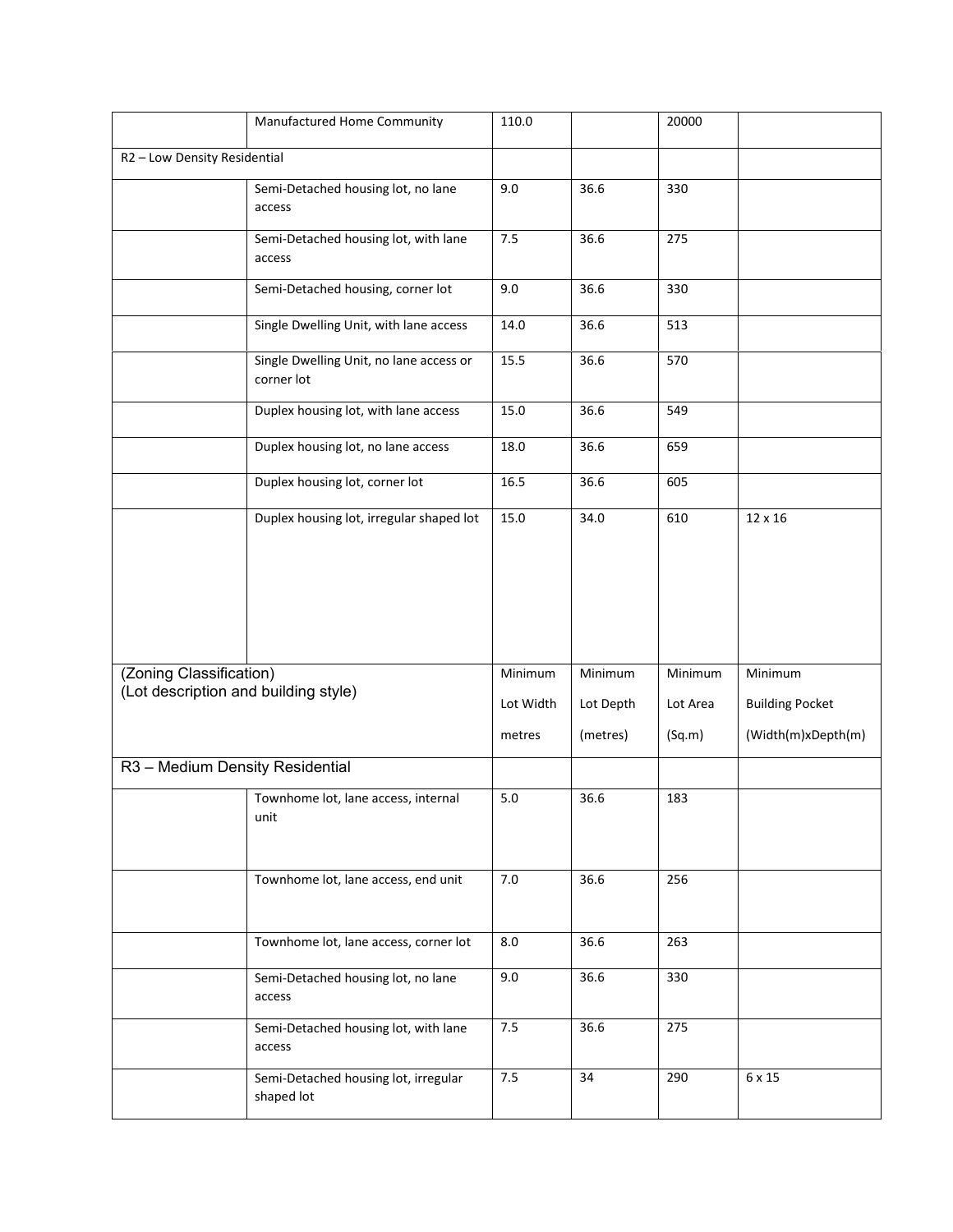|                               | Duplex housing lot, with lane access                       | 15.0 | 36.6 | 549 |         |
|-------------------------------|------------------------------------------------------------|------|------|-----|---------|
|                               | Duplex housing lot, no lane access                         | 18.0 | 36.6 | 659 |         |
|                               | Duplex housing lot, corner lot                             | 16.5 | 36.6 | 605 |         |
|                               | Duplex housing lot, irregular shaped lot                   | 15.0 | 34.0 | 610 | 12 x 16 |
|                               | Triplex \ Fourplex, lane access required,<br>internal lot  | 18.0 | 36.6 | 659 |         |
|                               | Triplex \ Fourplex, corner lot                             | 20.0 | 36.6 | 732 |         |
|                               | Triplex \ Fourplex, irregular lot, lane<br>access required | 18.0 | 35   | 732 | 12 x 20 |
|                               | <b>Apartment Buildings</b>                                 | 23   | 36.6 | 842 |         |
|                               | Single Dwelling Unit, with lane access                     | 12.0 | 36.6 | 440 |         |
|                               | Single Dwelling Unit, no lane access or<br>corner lot      | 14.0 | 36.6 | 513 |         |
|                               |                                                            |      |      |     |         |
| R4 - High Density Residential |                                                            |      |      |     |         |
|                               | Townhome lot, lane access, internal<br>unit                | 5.0  | 36.6 | 183 |         |
|                               | Townhome lot, lane access, end unit                        | 7.0  | 36.6 | 256 |         |
|                               | Townhome lot, lane access, corner lot                      | 8.0  | 36.6 | 263 |         |
|                               | Semi-Detached housing lot, no lane<br>access               | 9.0  | 36.6 | 330 |         |
|                               | Semi-Detached housing lot, with lane<br>access             | 7.5  | 36.6 | 275 |         |
|                               | Semi-Detached housing lot, irregular<br>shaped lot         | 7.5  | 34   | 290 | 6 x 15  |
|                               | Duplex housing lot, with lane access                       | 15.0 | 36.6 | 549 |         |
|                               | Duplex housing lot, no lane access                         | 18.0 | 36.6 | 659 |         |
|                               | Duplex housing lot, corner lot                             | 16.5 | 36.6 | 605 |         |
|                               | Duplex housing lot, irregular shaped lot                   | 15.0 | 34.0 | 610 | 12 x 16 |
|                               | Triplex \ Fourplex, lane access required,<br>internal lot  | 18.0 | 36.6 | 659 |         |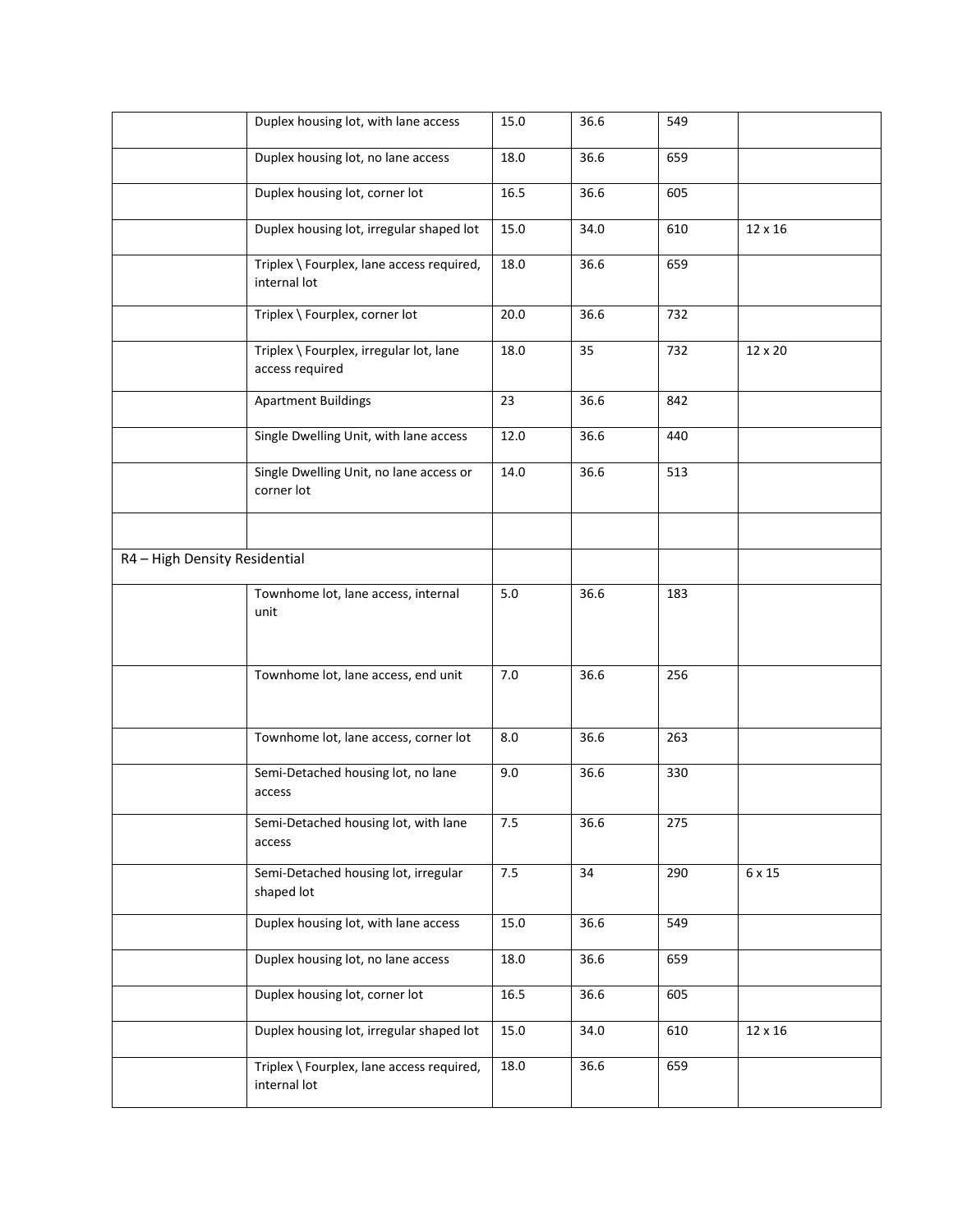|                                      | Triplex \ Fourplex, corner lot            | 20.0      | 36.6      | 732      |                        |
|--------------------------------------|-------------------------------------------|-----------|-----------|----------|------------------------|
|                                      |                                           |           |           |          |                        |
|                                      |                                           |           |           |          |                        |
|                                      |                                           |           |           |          |                        |
| (Zoning Classification)              |                                           | Minimum   | Minimum   | Minimum  | Minimum                |
| (Lot description and building style) |                                           |           |           |          |                        |
|                                      |                                           | Lot Width | Lot Depth | Lot Area | <b>Building Pocket</b> |
|                                      |                                           | metres    | (metres)  | (Sq.m)   | (Width(m)xDepth(m)     |
|                                      | R4 - High Density Residential (continued) |           |           |          |                        |
|                                      | Triplex \ Fourplex, irregular lot, lane   | 24        | 35        | 732      | 12 x 20                |
|                                      | access required                           |           |           |          |                        |
|                                      | <b>Apartment Buildings</b>                | 24        | 36.6      | 842      |                        |
|                                      |                                           |           |           |          |                        |
|                                      |                                           |           |           |          |                        |
| R5 - Condominium Residential         |                                           |           |           |          |                        |
|                                      | Multi Unit Development Site               |           |           | 12500    |                        |
|                                      |                                           |           |           |          |                        |
|                                      |                                           |           |           |          |                        |
|                                      | Bareland Condominium Building site        | 12.0      |           | 230      |                        |
|                                      |                                           |           |           |          |                        |
|                                      |                                           |           |           |          |                        |
| C1 - Downtown Commercial             |                                           |           |           |          |                        |
|                                      | Internal Lot                              | 12.0      | 36.6      | 549      |                        |
|                                      |                                           |           |           |          |                        |
|                                      |                                           |           |           |          |                        |
| C2 - General Commercial              |                                           |           |           |          |                        |
|                                      | Internal Lot, with Lane Access            | 15.0      |           | 549      |                        |
|                                      | Internal Lot, without Lane Access         | 24.0      |           | 864      |                        |
|                                      |                                           |           |           |          |                        |
|                                      | Corner Lot                                | 24.0      |           | 864      |                        |
|                                      |                                           |           |           |          |                        |
| C3 - Highway Commercial              |                                           |           |           |          |                        |
|                                      | Internal Lot                              | 25.0      |           | 750      |                        |
|                                      | Corner Lot                                | 30.0      |           | 900      |                        |
|                                      |                                           |           |           |          |                        |
|                                      |                                           |           |           |          |                        |
| C4 - Neighbourhood Commercial        |                                           |           |           |          |                        |
|                                      | Corner Lot                                | 30.0      |           | 750      |                        |
|                                      |                                           |           |           |          |                        |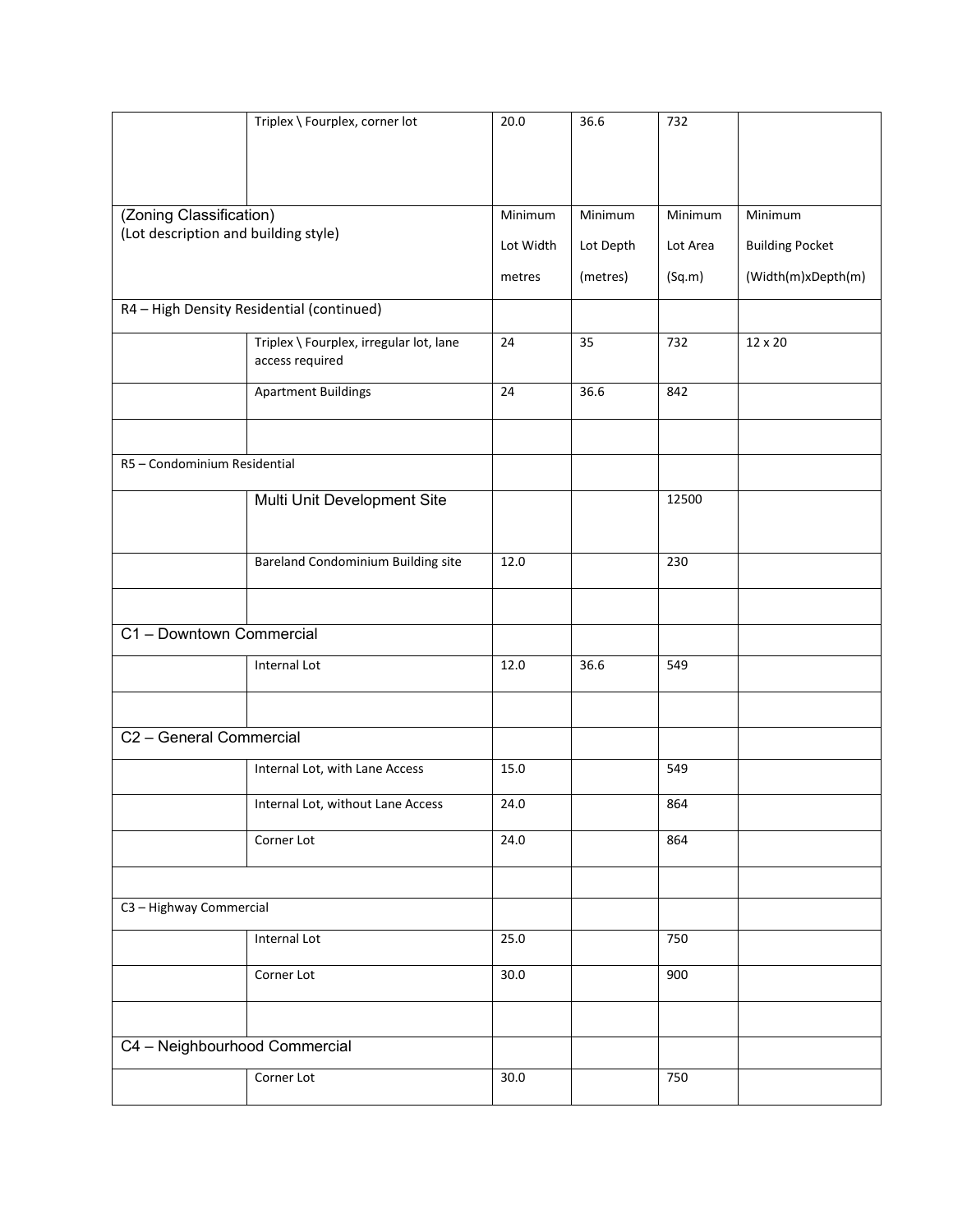| C5- Shopping Center Commercial       |                                                                                                |                                                                                                                                  |           |          |                        |
|--------------------------------------|------------------------------------------------------------------------------------------------|----------------------------------------------------------------------------------------------------------------------------------|-----------|----------|------------------------|
|                                      | Development Area                                                                               |                                                                                                                                  |           | 40000    |                        |
|                                      | Individual lots within the Development<br>area                                                 | 50.0                                                                                                                             | 50.0      | 4000     |                        |
| M1-Light Industrial                  |                                                                                                |                                                                                                                                  |           |          |                        |
|                                      | Internal Lot                                                                                   | 20.0                                                                                                                             |           | 800      |                        |
|                                      | <b>Corner Lot</b>                                                                              | 24.0                                                                                                                             |           | 960      |                        |
| M2 - Heavy Industrial                |                                                                                                |                                                                                                                                  |           |          |                        |
|                                      | Internal or Corner Lot                                                                         | 30.0                                                                                                                             |           | 1000     |                        |
|                                      |                                                                                                |                                                                                                                                  |           |          |                        |
|                                      |                                                                                                |                                                                                                                                  |           |          |                        |
| M3 - Airport Industrial              |                                                                                                |                                                                                                                                  |           |          |                        |
|                                      | <b>Internal Lots</b>                                                                           | 20.0                                                                                                                             | 35.0      | 700      |                        |
|                                      | Corner Lots                                                                                    | 25.0                                                                                                                             | 35.0      | 875      |                        |
|                                      |                                                                                                |                                                                                                                                  |           |          |                        |
| US - Urban Service                   |                                                                                                |                                                                                                                                  |           |          |                        |
|                                      | The minimum size and minimum area are at the discretion of the<br><b>Subdivision Authority</b> |                                                                                                                                  |           |          |                        |
| <b>Zoning Classification</b>         |                                                                                                | Minimum                                                                                                                          | Minimum   | Minimum  | Minimum                |
|                                      |                                                                                                | Lot Width                                                                                                                        | Lot Depth | Lot Area | <b>Building Pocket</b> |
|                                      |                                                                                                | metres                                                                                                                           | (metres)  | (Sq.m)   | (Width(m)xDepth(m)     |
| UR - Urban Reserve                   |                                                                                                |                                                                                                                                  |           |          |                        |
| Without Area Structure Plan in place |                                                                                                | 8000                                                                                                                             | 8000      | 300000   |                        |
| With Area Structure Plan in place    |                                                                                                | The minimum size and minimum area are at the<br>discretion of the Subdivision Authority                                          |           |          |                        |
|                                      |                                                                                                |                                                                                                                                  |           |          |                        |
| <b>DC- Direct Control</b>            |                                                                                                | The minimum size and minimum area are at the<br>discretion of the Subdivision Authority with<br>consideration of Statutory Plans |           |          |                        |
|                                      |                                                                                                |                                                                                                                                  |           |          |                        |